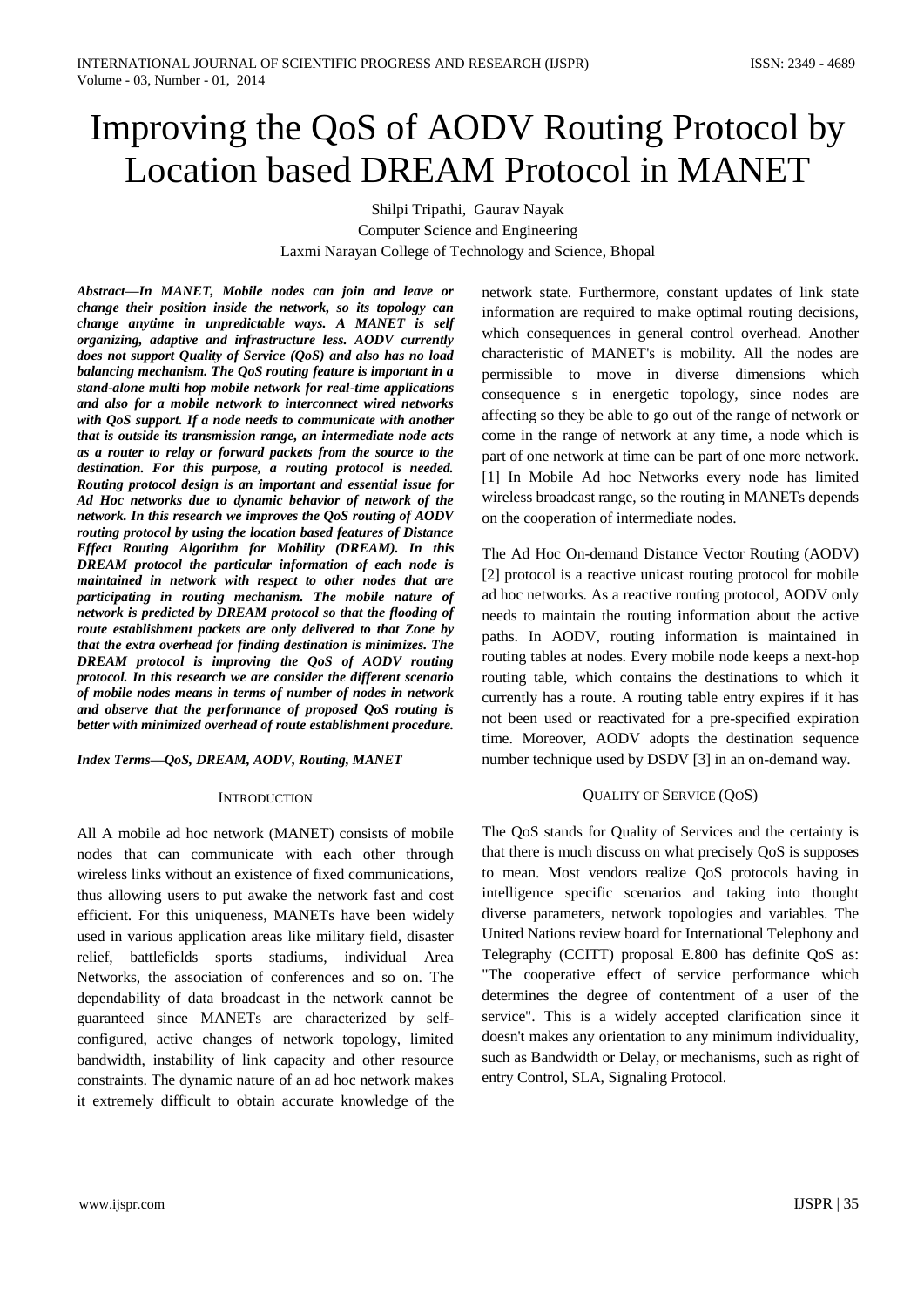"Quality of Service is the cooperative effect of service presentation which determines the degree of contentment of a user of the repair". The provisioning of QoS based system services is in terms an particularly complex problem, and a important part of this difficulty lying in the direction-finding layer. The goals of QoS routing are double: selecting paths that can satisfy given QoS requirements of incoming communication requests, and achieving global efficiency in store operation [4]. The DREAM [5] location based protocol is maintained the location of each node in network with their mobility speed. The proposed work is based on the location based improvement of QoS in MANET.

### PRIVIOUS WORK

Several researchers have done the quantitative and qualitative analysis of Ad hoc Routing Protocols by means of different performance parameters. Also they have used different simulators for this purpose.

Ashish Bagwari, Raman Jee, Pankaj Joshi, Sourabh Bisht, [1] has proposed the "Performance Of AODV Routing Protocol With Increasing The MANET Nodes And Its Effects On Qos Of Mobile Ad Hoc Networks" the performance of reactive routing protocol in this research analyzing by increasing number of nodes and observing its effect on Quality of Service (QoS) of Mobile Ad-hoc Network. A very well assumption is that the routing protocols make an important role for improving QoS in Mobile Ad-hoc Network. The QoS depends upon various different matrices like end-end delay, throughput, date drop and network load that has consider for communication.

Akhilesh Kumar, Ritesh Kumar Mishra [6] proposed a "Performance Evaluation of MANET Routing Protocol for Varying Number of Nodes" here the researchers are analyzing the performance of AODV, DSR and DSDV routing protocol based on throughput of receiving packets and Average End-to-End Delay via increasing number of nodes and observing its effect on Quality of Service (QoS) of Mobile Ad hoc Network. The simulation of routing protocols had been done in discrete event simulator known as NS2.

Mohamed amnai, youssef fakhri, jaafar abouchabaka,[7] proposed a "QoS routing and performance evaluation for mobile ad hoc networks using OLSR protocol" in this title they have studied the impact, respectively, of mobility models and the density of nodes on the performances (endto-end delay, throughput and packet delivery ratio) of routing protocol (optimized link state routing) OLSR by using in the first a real-time VBR (mpeg-4) and secondly the constant bit rate (CBR) traffic. Finally they compare the performance on both cases. Experimentally, they considered the three mobility models as follows random waypoint, random direction and Mobgen steady state. The results is evaluated in all these cases.

S. R. Biradar, Hiren H D Sarma, Kalpana Sharma,[8] proposed a "Analysis QoS Parameters for Mobile Ad-Hoc Network Routing Protocols" in this title they discuss a Routing protocols for mobile ad hoc networks has limitations such as frequent changes in topology, limited battery power, bandwidth constraint, hidden and exposed node problem, high Bit Error Rate (BER) are major problems. Proactive routing protocol and Reactive routing protocols both prove to be inefficient in MANET. Protocol performance is compared with proactive and reactive protocols.

Sridhar Subramanian and Baskaran Ramachandran [9] has proposed a "Trust Based Scheme for QoS Assurance in Mobile Ad-Hoc Networks" In this title they describe a Trust Based Reliable AODV [TBRAODV] protocol is presented which implements a trust value for each node. The misbehavior is identified by trust value of nodes. Every node trust value is calculated and based trust value nodes are allowed to participate in routing or else identified to become a misbehaving node. The misbehavior node is identified through trust based scheme. This represents the enhanced reliability in AODV routing and results in increase of PDR, decrease in delay and throughput is maintained.

Sachin Kumar Gupta & R. K. Saket [10] proposed a "Performance Metric Comparison Of AODV and DSDV Routing Protocols In MANET Using NS-2 simulator" In This title the researchers are focus on the most popular ones are Dynamic Source Routing (DSR) protocol in network, Ad-hoc On-demand Distance Vector (AODV), Temporally Ordered Routing Algorithm (TORA) and Destination-Sequenced Distance Vector (DSDV) routing protocol. The performance of AODV and DSDV routing protocol have been evaluated for Mobile Ad-hoc Networks (MANET) in terms of throughput, the average end to end delay, jitter and drop. The performance of the AODV is better than the performance of the DSDV routing protocol.

Rajneesh Kumar Gujral, Manpreet Singh [11] proposed a "Analyzing the Impact of Scalability on QoS-aware Routing for MANETs" In this title , they are analyze the impact of scalability on various QoS Parameters for MANET routing protocols, one proactive protocol (DSDV) and two prominent on demand source initiated routing protocols. The performance metrics comprises of QoS parameters such as packet delivery ratio, end to end delay, routing overhead, throughput and jitter. The effect of scalability on these QoS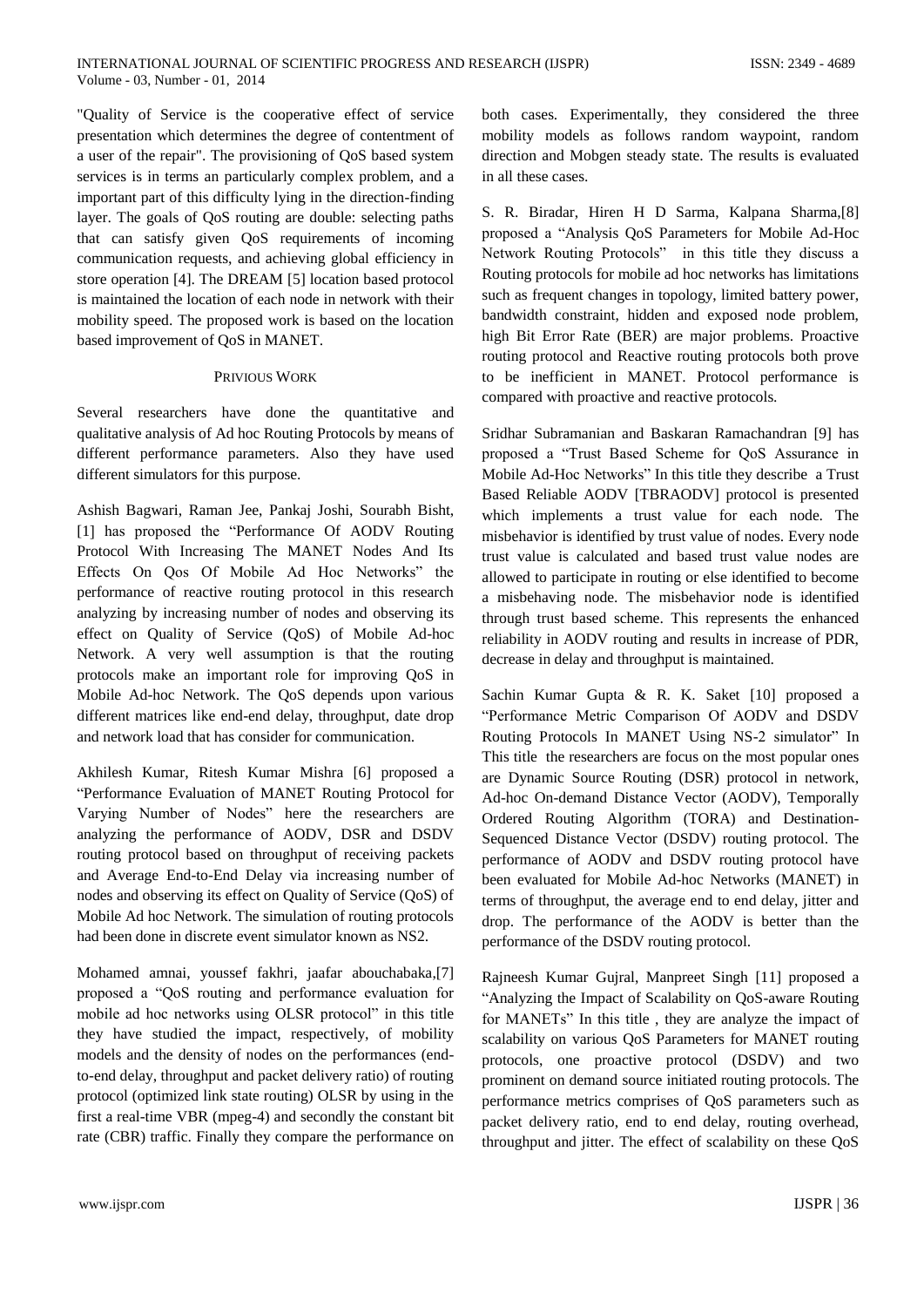parameters is analyzed by varying number of nodes, packet size, time interval between packets and mobility rates.

### PROPOSED QOS SCHEME

Quality of Service provision is very essential part for communication, because communication requires reliable as well as accurate data and time manner data delivery from sender to receiver node, but mobile ad-hoc network quality are depends some parameter like antenna type, media access control mechanism, buffer management and routing behavior, so here initially we identifies the quality of service dependent parameter and then improve the quality of service, in our proposed mechanism we apply ad-hoc on-demand routing and buffer management and location aware protocol and solve the quality issue problem. DREAM (Distance routing effect Algorithm for mobility) routing protocol is very useful for minimization of routing overhead, because it uses location and speed information. In DREAM, destination gives the information about their location and speed to the sender node, so sender can find the location by calculating the distance and speed of movement of destination node.

Actually DREAM (Distance routing effect Algorithm for mobility) routing protocol for ad hoc networks built around two novel observations. One, called the distance effect and another is Mobility rate. The location information in routing tables can be updated as a function of the distance separating nodes without compromising the routing accuracy. It is clear that, in a DREAM, routing information about the slower moving nodes needs to be updated less frequently than that about highly mobile nodes. In this way each node can optimize the frequency at which it sends updates to the sender node in network and correspondingly reduce the bandwidth and energy used, leading to a fully distributed and self-optimizing system.

Here we design proposed algorithm that helps to implementation issue, initially we define initial parameter and then broadcast routing packet and search the receiver node and last module for connection recovery module, in this module we provide node grading and DREAM module.

Step1: Initialize parameter PHY: Wireless link Channel: Wireless Channel Queue: Drop tail queue MAC: 8021.11 Mobile Node: Mn Step2: Routine: Modified-AODV Location-Identification: DREAM Sender Node: Ti subset of Mn Receiver Node: Rj subset of Mn Intermediate Node: I subset of Mn Step3: S B-Cast(r-pkt, seq-no, Ti, Rj)

```
If (Rj not direct range && Next-hop == I)
         { 
         I receives r-pkt, 
         While (Next-hop != Rj)
{ 
B-Cast(r-pkt, seq-no, Ti, Rj) 
} 
Do
{ 
Rj receives r-pkt from I node 
Reverse shortest path established 
Set all I node grade = 10;
         } 
         } 
Else-if (Rj in direct Range) 
         { 
         Rj receives r-pkt from I node 
         Reverse shortest path established 
         Set all I node grade = 10;
         } 
Else {node out of range}
```
*Connection Recovery Module* 

| Step4: Ti node sends data to Rj node                                                                         |
|--------------------------------------------------------------------------------------------------------------|
| If (I node recv data && not forward)                                                                         |
| \n $\{$<br>\n $grade = grade -1;$ \n                                                                         |
| \n        Else-if (grade ==1    route Break)                                                                 |
| \n        Old route fail<br>\n        Apply DREAD protocol<br>\n        Re-route packet sends using DREADM\n |

Step 4 Stop

# SIMULATION TOOL

 NS2 is Associate in Nursing ASCII text file event-driven machine designed specifically for analysis in laptop communication networks. The machine we've accustomed simulate the ad-hoc routing protocols in is that the Network machine a pair of (ns) from Berkeley. NS2 is a Network Simulator which is used to simulate all type of networks and can be easily understandable by anyone. It is a discrete event driven simulator means that it start packet sending at the specified time by us and stop also at a specified time.

In our Simulation we use network simulator-2 (NS-2) [12] and create TCL script base simulation scenario, here we apply following parameter for analysis the behavior of existing protocol and modified or proposed protocol and get result on the bases of packet delivery performance, throughput and routing load analysis.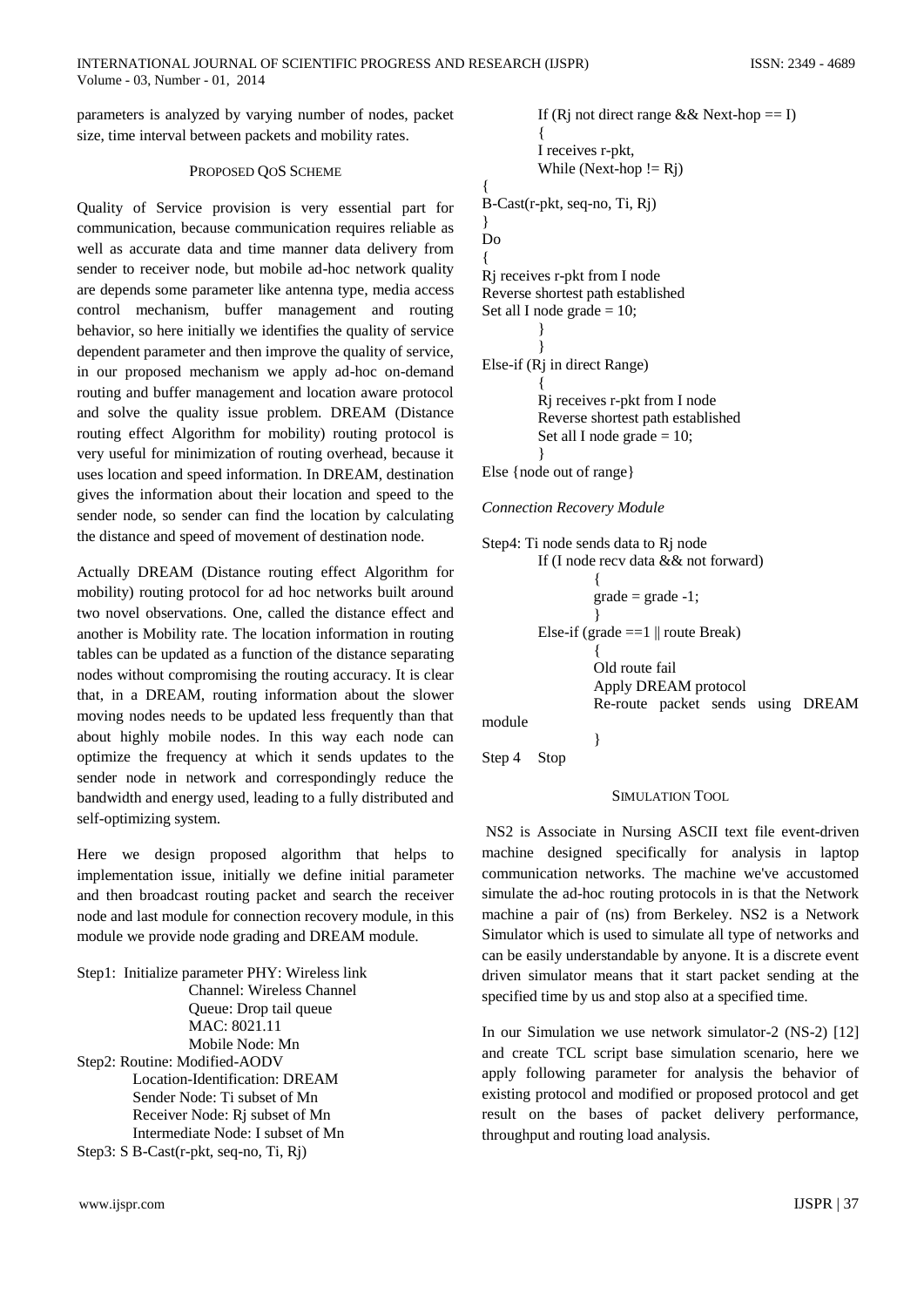## Table 1 Simulation Parameters

| <b>Parameter</b>         | Values                  |
|--------------------------|-------------------------|
| <b>PHY</b>               | <b>Wireless Phy</b>     |
| Channel                  | <b>Wireless Channel</b> |
| Oueue                    | Drop Tail               |
| Mobile Node              | 10,20,50                |
| Routing                  | Modified-AODV, DREAM    |
| Pause time               | $10,20,30$ 100          |
| <b>Transport Layer</b>   | TCP, UDP                |
| <b>Application Layer</b> | CBR, FTP                |
| Data Rate                | 4pkts/sec               |
| Data Size                | 512 UDP, 1060 TCP       |

# SIMULATION RESULTS *Routing Overhead Analysis in Existence Routing Scheme and Proposed Scheme*

Routing overhead is one of the imperative aspects to measure the performance of routing protocol in ad hoc network. The routing packets or link establishment packets are required to maintain the connection in between sender and receiver after that the data delivery is starting. Due to the dynamic nature the routing overhead minimization is the challenging task in ad hoc network. In this graph the routing overhead in case of proposed enhanced LAR with memory management QoS based AODV protocol is very efficient as compare to Existing AODV routing protocol. The lower value of routing overhead is shows the better performance. In proposed approach only about 3800 routing packets are deliver in network but in case of existing AODV routing the above 6000 routing packets are deliver in network. It means that the performance of proposed protocol is much better than normal AODV and the more number of data packets are deliver in network in case of enhanced QoS AODV that is mentioned in previous results.



Fig. 1 Routing Packets Analysis

# *Packet Delivery Ratio (PDR) Analysis in Existence routing scheme and Proposed scheme*

Packet delivery ratio is the percentage calculation of total packets that are successfully delivered and receive in network. This graph represents Packet Delivery Ratio (PDR) Analysis in case of normal AODV protocol and proposed enhanced QoS based routing protocol with the existence of LAR and Memory management scheme. Here the performance of proposed QoS based AODV protocol is better as compare to previous AODV. The number of scenarios is proving the better results in case of proposed scheme. The PDR in case of proposed scheme is about 90 % minimum in case of 20 nodes but in existing routing scheme it is minimum about 84% also in case of 20 nodes. It means the memory management with location information of mobile nodes are improves the routing capability and provides better PDR performance.



Fig. 2 Packets Delivery Ratio Analysis

# *Actual Performance in Existence routing scheme and Proposed scheme.*

In this graph we conclude that our actual performance of the network on the bases of percentage of data received by the receiver and we get proposed mechanism performance very good as compare to existing protocol.



Fig.3 Actual Performance between existence and proposed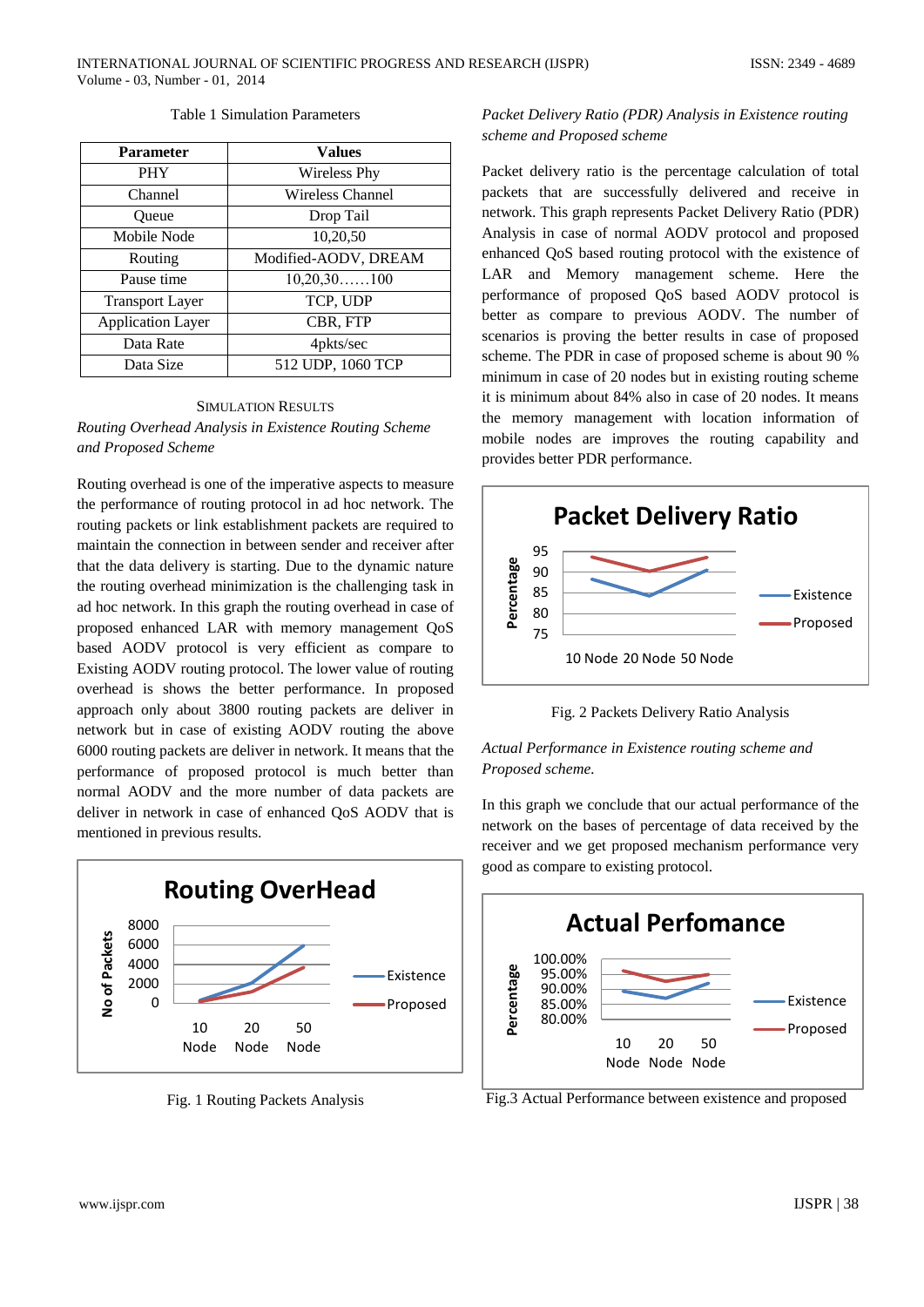# *Queue Base Drop Analysis*

In our proposed approach we apply buffer management mechanism on the bases of requirement that reduce the congestion from the network and increase the performance of the network that result clearly shows proposed approach out perform in every simulation environment.



Fig.4 Queue Base Drop between existence and proposed

# *Congestion Base Drop Analysis*

In this graph we analyze data drop by the congestion and identified total number of data dropped by the actual congestion occurrence during data transfer, congestion problem occur if more than one sender share single bottleneck link and other possibility is channel bandwidth is lower than the requirement. In this result proposed mechanism gives good result as compare to old mechanism.



Fig.5 Congestion Base Drop between existence and proposed

# **CONCLUSION**

Mobile ad-hoc network is dynamic nature means each node independent to other but one big challenge network topology control so here we apply ad-hoc base AODV routing and control the network topology, but measure issue to serve better quality to the receiver node. Here we proposed the modified AODV routing that uses node grading method and gives better reliability as compare to existing AODV, but only node grading not gives better performance in all

parameter so we apply buffer management and DREAM (destination routing effect agent protocol) to increases the performance in all parameter like routing overhead minimization, Congestion control as well as route management. After all the internal modification we analyze our result through all network parameter in three different simulation scenario ten node, twenty node and fifty node case and we get better quality if we apply proposed protocol.

Research not bounded by any parameter, so here we cannot say our work is grunted every time gives good quality, its depends behavior of the node movement, speed, radio range and number of sender as well as receiver, so in future also analyzed that type of behavior through emulation base, and here we also that is checked through single protocol AODV base mechanism, in future that quality parameter checked by various other existing protocol modification base mechanism.

## **REFERENCES**

- [1] Ashish Bagwari, Raman Jee, Pankaj Joshi, Sourabh Bisht, "Performance Of AODV Routing Protocol With Increasing The MANET Nodes And Its Effects On Qos Of Mobile Ad Hoc Networks" 2012 International Conference on Communication Systems and Network Technologies.
- [2] C. E. Perkins, E. M. Royer, I. D. Chakeres, "Ad hoc On-Demand Distance Vector (AODV) Routing Protocol", draft-perkins-manet-aodvbis-00.txt, October 2003.
- [3] Azzedine Boukerche "Algorithms and Protocols for Wireless, Mobile Ad Hoc Networks", 2008.
- [4] J. Punde, N. Pissinou, and K. Makki, "On quality of service routing in ad-hoc networks," in Proc. of LCN'03, pp. 276–278, Oct. 2003.
- [5] S.Basagni, I. Chlamtac, V. R. Syrotiuk, and B. A. Woodward, "A Distance Routing Effect Algorithm for Mobility (DREAM)," in Proceedings of the IEEE/ACM international Conference on Mobile Computing and Networking (MOBICOM'98), pp. 76- 84*,* 1998,
- Akhilesh Kumar, Ritesh Kumar Mishra "Performance Evaluation of MANET Routing Protocol for Varying Number of Nodes" International Journal of Engineering and Advanced Technology (IJEAT) ISSN: 2249 – 8958, Volume-2, Issue-4, April 2013.